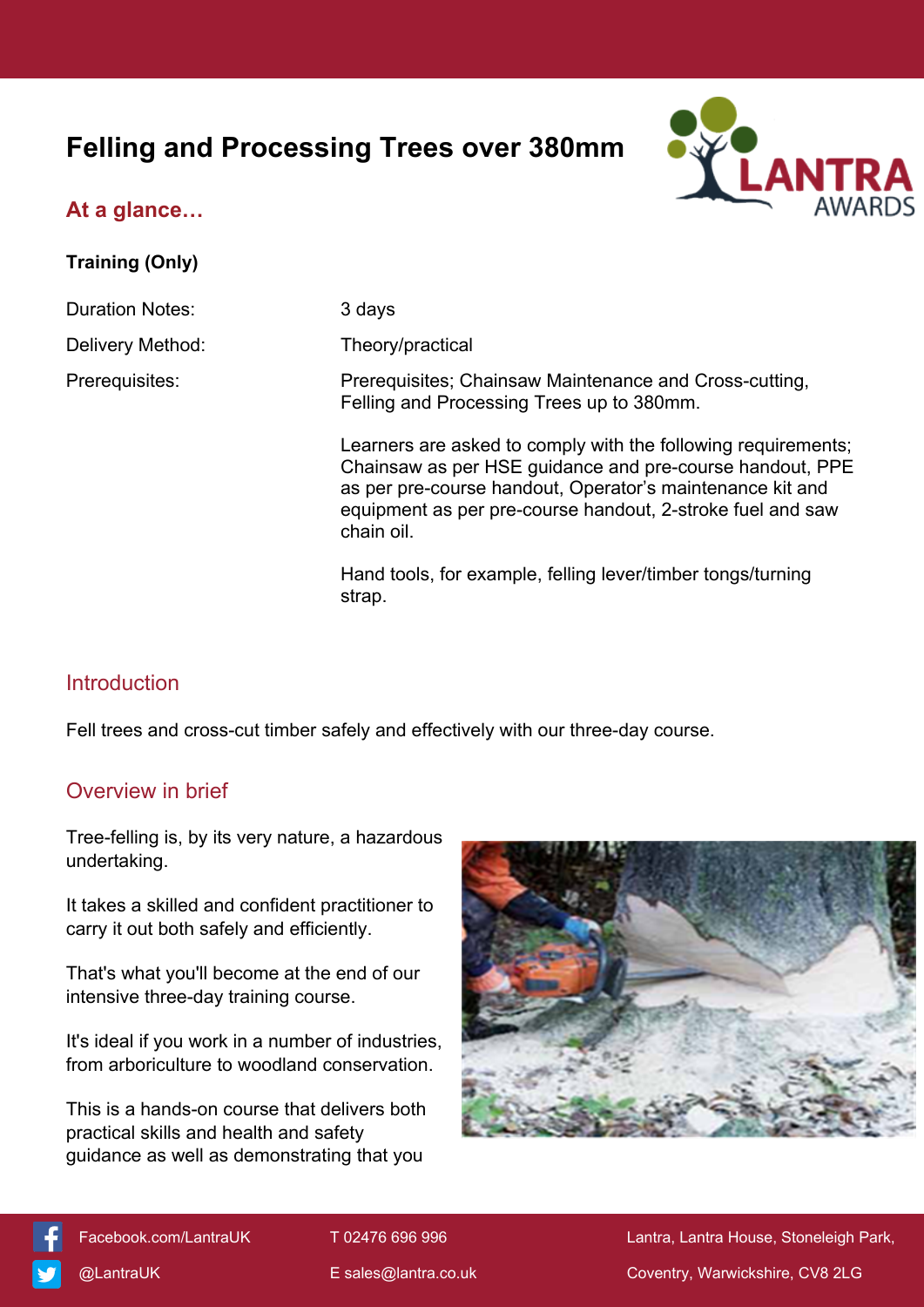and your employer have completed sufficient training to meet the **Provision and Use of Work Equipment Regulations 1998 (PUWER).**



Our course is a perfect stepping stone if you're aiming for a Licence to Practice, and if you're a professional user looking to obtain a regulated qualification, you'll be able to proceed to the Level 3 Award in Felling and Processing Trees over 380mm.

### The finer details

Our training is delivered by experienced instructors to small groups. So you'll always enjoy plenty of individual attention.

You'll learn all the techniques and potential hazards to ensure you are confident and safe when felling trees over 380mm.

We supplement our training with high-quality course materials.

And we work closely with the Health and Safety Executive (HSE) to ensure the latest safe working practices are covered.

#### **Course sessions:**

- HSE legislation and safety guidelines
- Felling
- Additional felling techniques
- Snedding and de-limbing
- Cross-cutting felled timber
- Taking down hung-up trees
- Stump treatment, clearing site, and chainsaw checks

**Worth noting:** Our course involves a lot of physical work, so you'll need at least a minimum level of fitness to successfully complete all the tasks.

### Who should attend?

This course is suitable for people who work in; Arboriculture, Forestry, Agriculture, Horticulture, Woodland, Local Authorities, Conservation, Land-based industries.

Note: Due to the nature of the training a minimum level of fitness is required for specific operations. Whilst we would not want to disadvantage any learner it is an essential requirement.

### What will be covered?



 [Facebook.com/LantraUK](https://www.facebook.com/LantraUK/) T 02476 696 996 Lantra, Lantra House, Stoneleigh Park, [@LantraUK](http://www.twitter.com/lantrauk) E [sales@lantra.co.uk](mailto:sales@lantra.co.uk) Coventry, Warwickshire, CV8 2LG